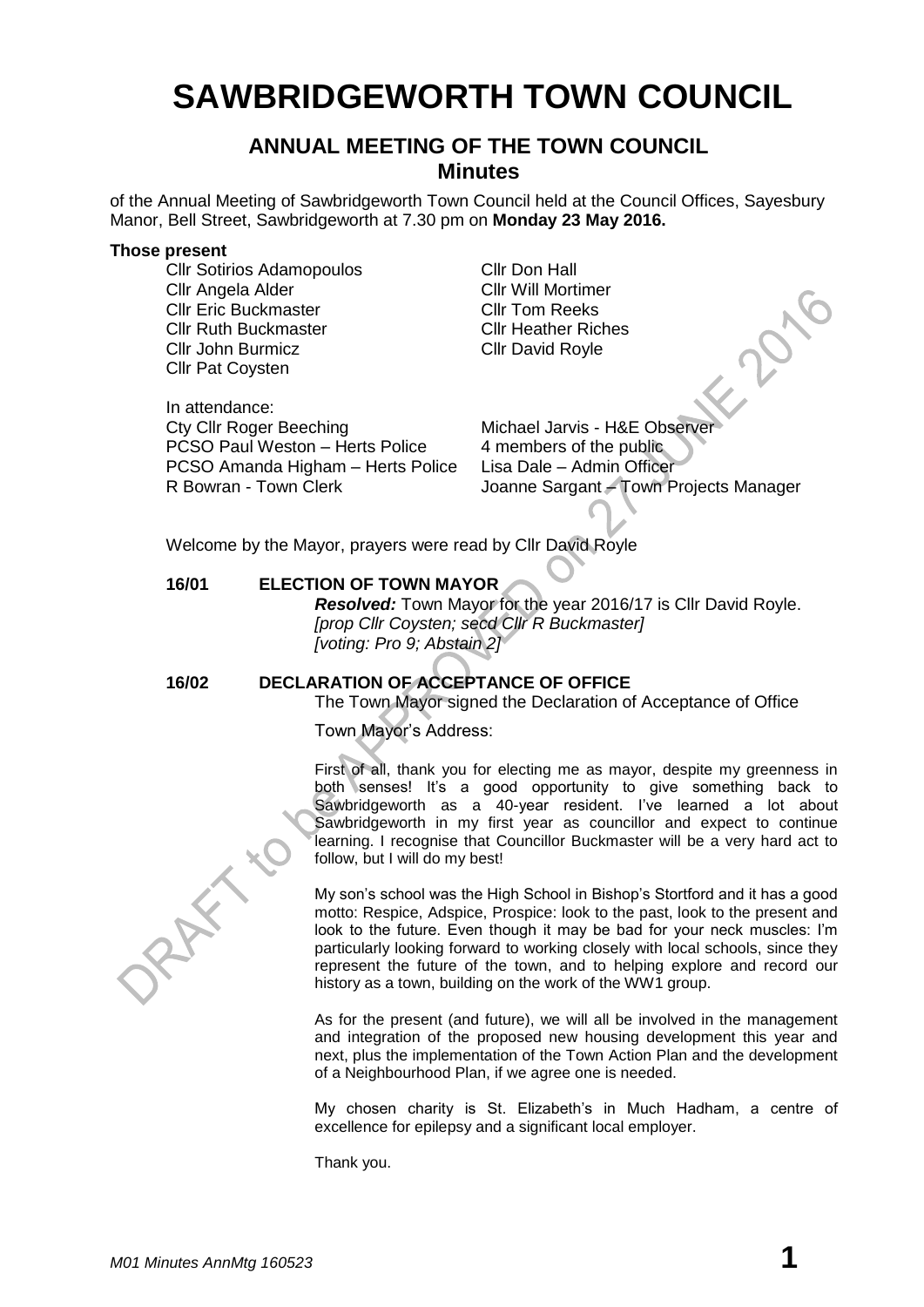#### **16/03 APOLOGIES FOR ABSENCE**

Apologies were received from Cllr Mike Shaw – work commitment.

#### **16/04 THE RETIRING MAYOR**

To receive an address from the retiring Mayor

Cllr Eric Buckmaster wished the new mayor success and enjoyment of his year in office.

He mentioned changes including his own retirement from work and his continuing involvement at the District Council as the portfolio holder for Health and Wellbeing.

He thanked Cllr R Buckmaster for her support and he also thanked Members for their support and the Clerk and Officers for their hard work in support of his year and hoped that this would continue.

#### **16/05 DECLARATIONS OF PECUNIARY INTEREST**

To receive any Declarations of Interest by Members. There were none

#### **16/06 ELECTION OF DEPUTY TOWN MAYOR**

*Resolved:* Deputy Town Mayor for the year 2016/17 is Cllr Ruth Buckmaster. *[prop Cllr Alder; secd Cllr Hall]*

#### **16/07 PUBLIC FORUM**

To receive representations from members of the public on matters within the remit of the Town Council.

**Mr Anthony Best** addressed the meeting as an affected parent on the subject of schools for local children and to apply pressure to get the oversubscription problems right for the future. He presented a map highlighting the idiosyncrasies of the allocation system and appealed for help for the future.

*Cllr Beeching responded by thanking Mr Best for his coherent case. A petition with over 1,000 signatures had been sent to Mark Prisk MP. Upon hearing from Mark Prisk he will take the petition to David Williams the cabinet member at Herts CC for Education.*

*Cllr E Buckmaster suggested that Mr Best liaised with Dr M Kelly of Lower Sheering who had contacted him on a similar theme.*

#### **16/08 MINUTES**

*Resolved:* To approve, after correction of an attendee, as a correct record the minutes of the Council Meeting held on 25 April 2016 (M12) *[prop Cllr R Buckmaster; secd Cllr Burmicz]*

#### **16/09 PLANNING COMMITTEE**

*Received and noted:* the minutes of the Planning Committee Meeting held on:

- 25 April 2016 (P18)
- 09 May 2016 (P19)

**16/10 MAYOR'S CORRESPONDENCE/COMMUNICATIONS**

To receive Mayor's appointments

- 17 July Civic Service
- 13 June visit to Mandeville school
- 01 July WW1 commemoration parade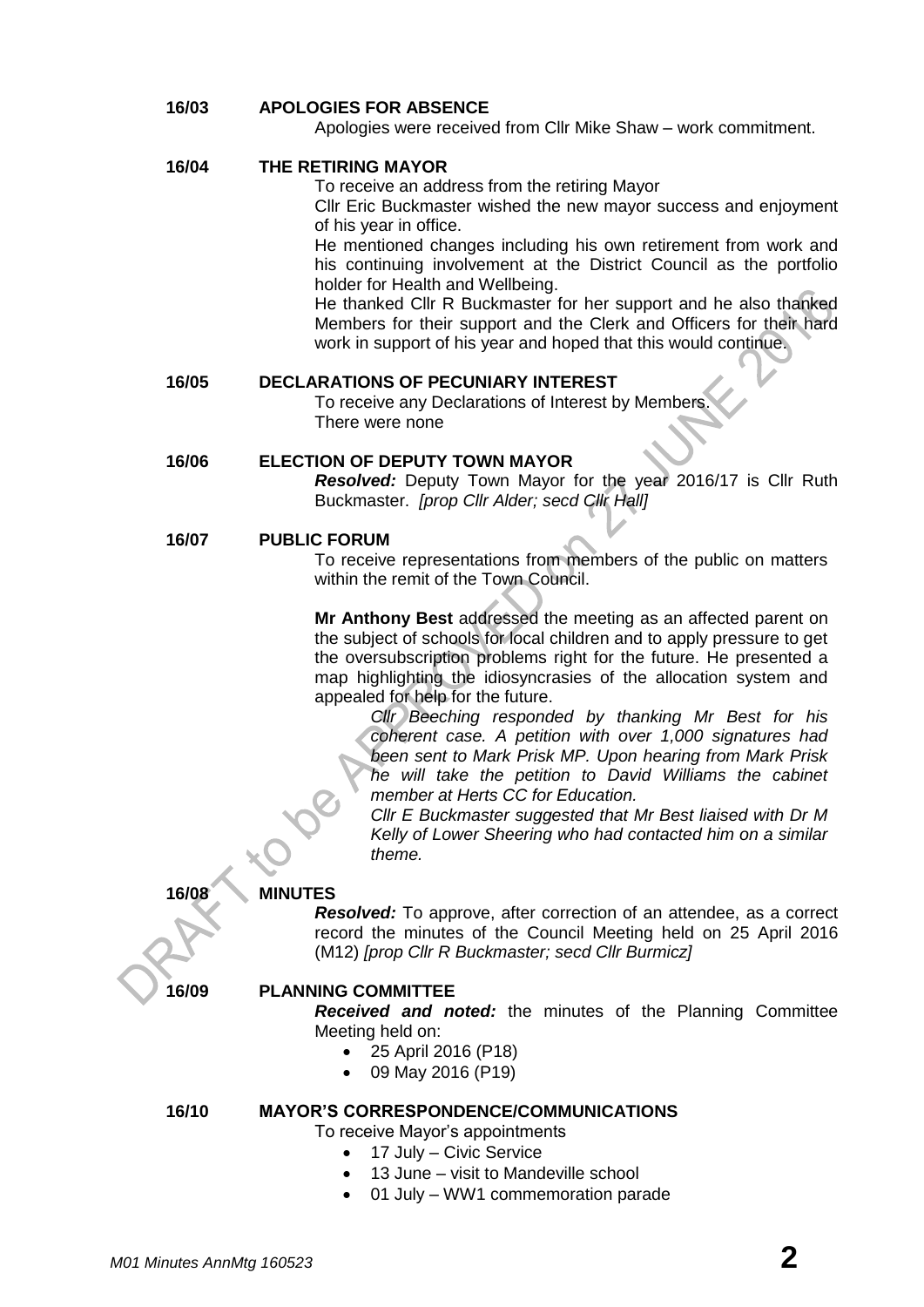#### **16/11 REPRESENTATIVES REPORTS**

To receive representatives reports from:

- o PCSO Amanda Higham reported for Hertfordshire Police:
	- o Speed monitoring at High Wych School, Bonks Hill and Spellbrook netted 15 speeding offences.
	- o Appointment of PC Kayleigh Simm to Sawbridgeworth
	- o Crucial Crew gathering at the Barnabas centre exploring 9 areas of discussion.
	- o PCSO surgery at the council offices on 27 June
	- o Following up contacts made during recent operation STOMP
- County Councillor Roger Beeching MBE JP congratulated the new mayor on his election.
	- He thanked the past Mayor and the Clerk and Officers of the Council for their hard work and support.
	- o He mentioned that it was 40 years on this day that he first became a councillor and still finds he work of helping our residents and those who voted for us very rewarding.
	- o He has learned that humility, sincerity and empathy makes for a competent and caring councillor whereas
	- o He has found that ignorance and arrogance are not good bedfellows and spawn a climate of non-cooperation and antagonism.
- o Cty Cllr Beeching related a "Fantasy Story" a scenario for the future:
	- o An ultra-light railway in Bishops Stortford and 2,700 new houses
	- o Gilston Park to be three times the size of Sawbridgeworth with 10,000 homes – a Garden Village.
	- o This may or may not regenerate Harlow.
	- o A link road from Junction 7A on the M11 to serve the new Garden Village at Gilston/Eastwick.
	- o Princess Alexandra Hospital will be revitalised or rebuilt
	- o Enough schools will be built to serve the area.
	- o There will be enough water and sewerage service.
	- Electricity, Broadband and communications will reach 21<sup>st</sup> Century standards
	- This will be paid for by Government money for the garden Village
		- *If this were to come to pass; are you on favour or not and what are your reasons?*

District Councillor Eric Buckmaster reported:

- o District Plan meeting on 24 May plus a presentation to EHAPTC on Friday 27 May
- o Asked for comments to be fed to Cllr Beeching on the garden Village question and seek to get support from Government to assess viability.
- o
- District Councillor Alder reported:
	- o Attending parish & town meeting to discuss Heritage Villages
	- o Attending Task & Finish group looking at leisure facilities
	- o Attending the DMC training and chairing meetings session
	- o Being elected to Chair of Health and Wellbeing at the council annual meeting.
- o District Councillor Mortimer
	- o Will report back at the next meeting now that the Audit and Governance committees have now been combined.
- o Other Representatives:
	- o No reports.

#### **16/12 TOWN CLERK'S REPORT**

Attached as Appendix A.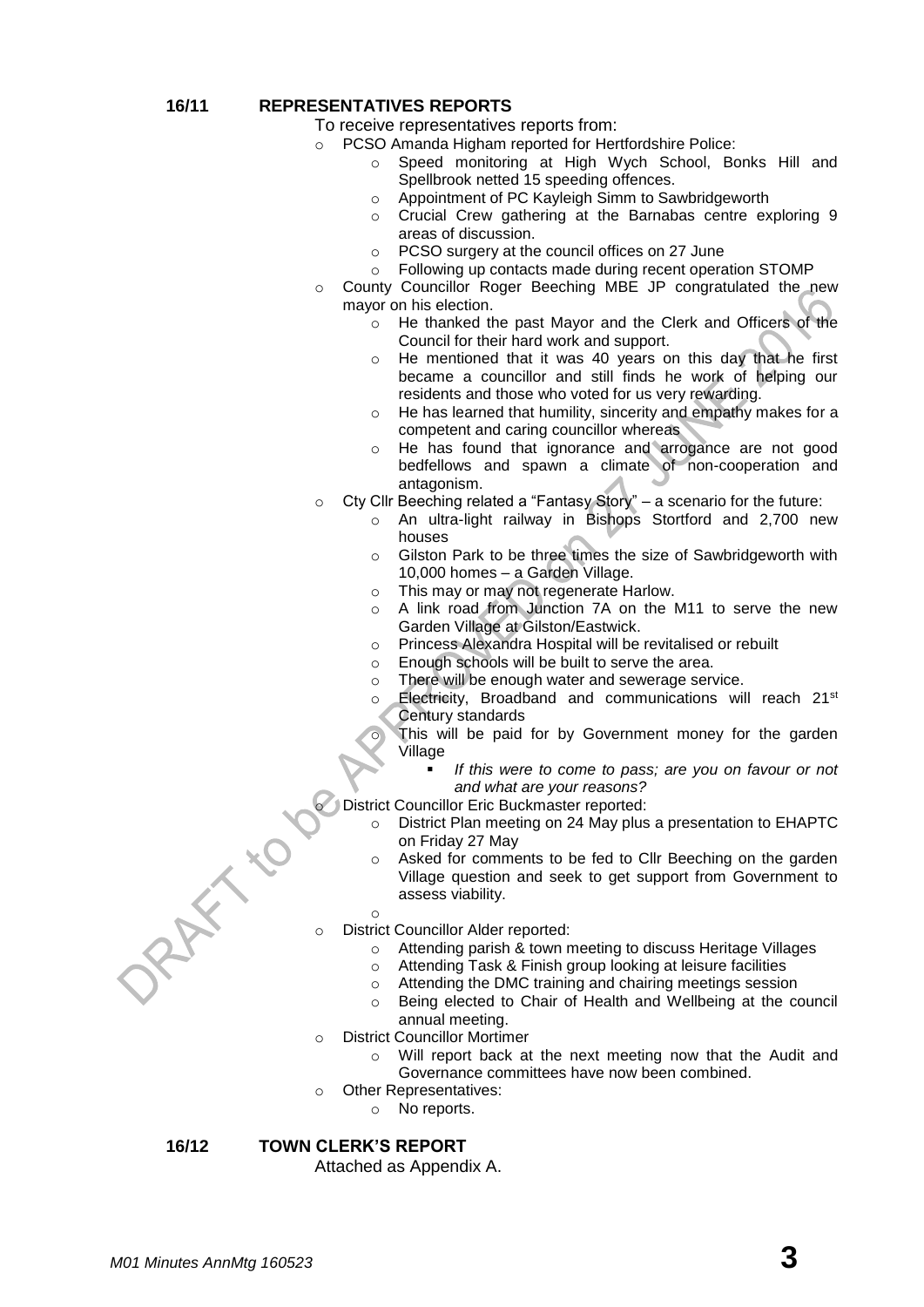| 16/13 | <b>TOWN PROJECT MANAGER'S REPORT</b><br>Attached as Appendix B.                                                                                                                                                                |  |  |  |
|-------|--------------------------------------------------------------------------------------------------------------------------------------------------------------------------------------------------------------------------------|--|--|--|
| 16/14 | THE HAILEY CENTRE<br>Received: Hailey Centre Committee Chairman's Report for 2015<br>Attached as Appendix C.                                                                                                                   |  |  |  |
| 16/15 | SAWBRIDGEWORTH YOUNG PEOPLES RECREATION CENTRE<br>Received: SYPRC Committee Chairman's Report for 2015<br>Attached as Appendix D                                                                                               |  |  |  |
| 16/16 | <b>COMMITTEE STRUCTURE</b><br>Resolved: To establish a Committee structure for the year 2016/<br>Attached as Appendix E                                                                                                        |  |  |  |
|       | [prop. Cllr E Buckmaster; secd. Cllr R Buckmaster]                                                                                                                                                                             |  |  |  |
| 15/17 | <b>COMMITTEES</b><br><b>Resolved:</b> To appoint Committee, sub-Committee and Working<br>Party members for the year 2016/17<br>Attached as Appendix F                                                                          |  |  |  |
|       | [prop. Cllr Reeks; secd. Cllr Coysten]                                                                                                                                                                                         |  |  |  |
| 16/18 | <b>DELEGATION OF AUTHORITY</b><br>Resolved: To delegate to the Chairman and Deputy Chairman of the<br>Planning Committee the decisions for recommendations on planning<br>consultations for the months of August and December. |  |  |  |
|       | [prop. Cllr Alder; secd. Cllr Coysten]                                                                                                                                                                                         |  |  |  |
| 16/19 | <b>CHAMPIONS</b>                                                                                                                                                                                                               |  |  |  |
|       | <b>Resolved:</b> To appoint members as Champions for areas of Council<br>responsibility                                                                                                                                        |  |  |  |
|       | Attached as Appendix G                                                                                                                                                                                                         |  |  |  |
|       | [prop. Cllr Adamopoulos; secd. Cllr Burmicz]                                                                                                                                                                                   |  |  |  |
| 16/20 | <b>REPRESENTATIVES</b>                                                                                                                                                                                                         |  |  |  |
|       | <b>Resolved:</b> To appoint as Representatives of Council                                                                                                                                                                      |  |  |  |
|       | Attached as Appendix H                                                                                                                                                                                                         |  |  |  |
|       | [prop. Cllr E Buckmaster; secd. Cllr Adamopoulos]                                                                                                                                                                              |  |  |  |
| 16/21 | <b>SUBSCRIPTIONS</b>                                                                                                                                                                                                           |  |  |  |
|       | <b>Resolved:</b> To approve the payment of subscriptions for the year<br>2016/17                                                                                                                                               |  |  |  |
|       | Attached as Appendix I                                                                                                                                                                                                         |  |  |  |
|       | [prop. Cllr R Buckmaster; secd. Cllr Coysten]                                                                                                                                                                                  |  |  |  |
| 16/22 | <b>CALENDAR OF MEETINGS</b>                                                                                                                                                                                                    |  |  |  |
|       | <b>Resolved:</b> To approve the Calendar of Council and Committee<br>meetings for the year to June 2017                                                                                                                        |  |  |  |
|       | Attached as Appendix J                                                                                                                                                                                                         |  |  |  |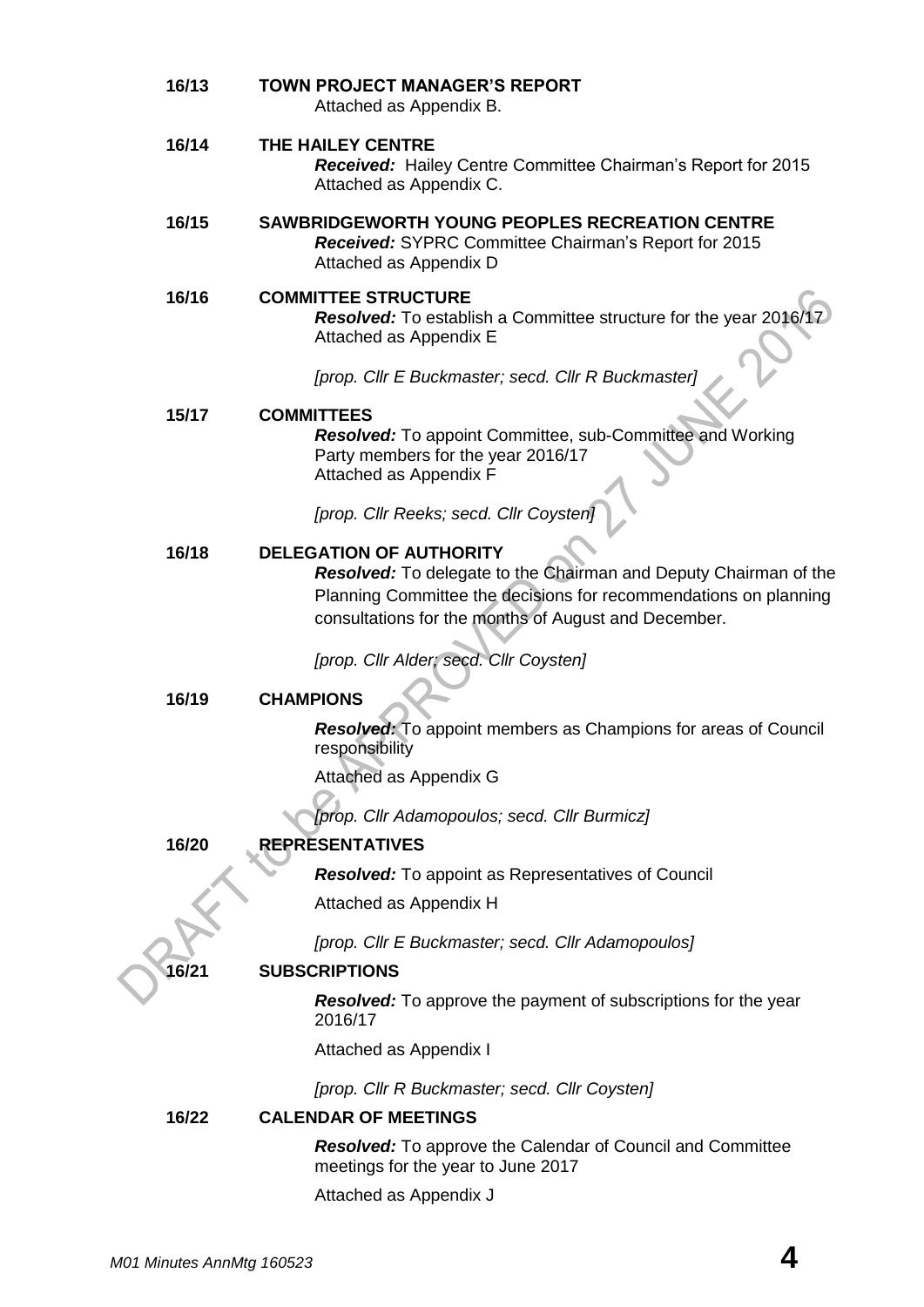#### *[prop. Cllr E Buckmaster; secd. Cllr Alder]*

Cllr Alder reminded Members that they are **summoned** to attend meetings of Council and that this is an obligation that they undertook when accepting office as a councillor.

Cllr Alder also reminded Members that they were expected to attend civic functions throughout the year such as the Civic Service of Dedication, Remembrance Day service, St George's Day parade, and the Mayor's Charity dinner.

#### **16/23 DEPOSIT & CONSULTATION DOCUMENTS**

*Noted:* The receipt of the consultation on the proposed Junction 7a of the M11.

#### **16/24 FINANCIAL REPORT**

*Noted:* The current Financial Report

#### **16/25 ACCOUNTS FOR PAYMENT**

*Noted and Approved:* Accounts for payment

Meeting closed at 20:38

The next meeting of the Town Council will be held at 7.30 pm on Monday 27 June 2016 in the Council Chamber at Sayesbury Manor, Bell Street Sawbridgeworth<br>
All Street Sawbridgeworth<br>
All Street Sawbridgeworth<br>
All Street Sawbridgeworth<br>
All Street Sawbridgeworth<br>
All Street Sawbridgeworth<br>
All Street Sawbridg

*M01 Minutes AnnMtg 160523* **5**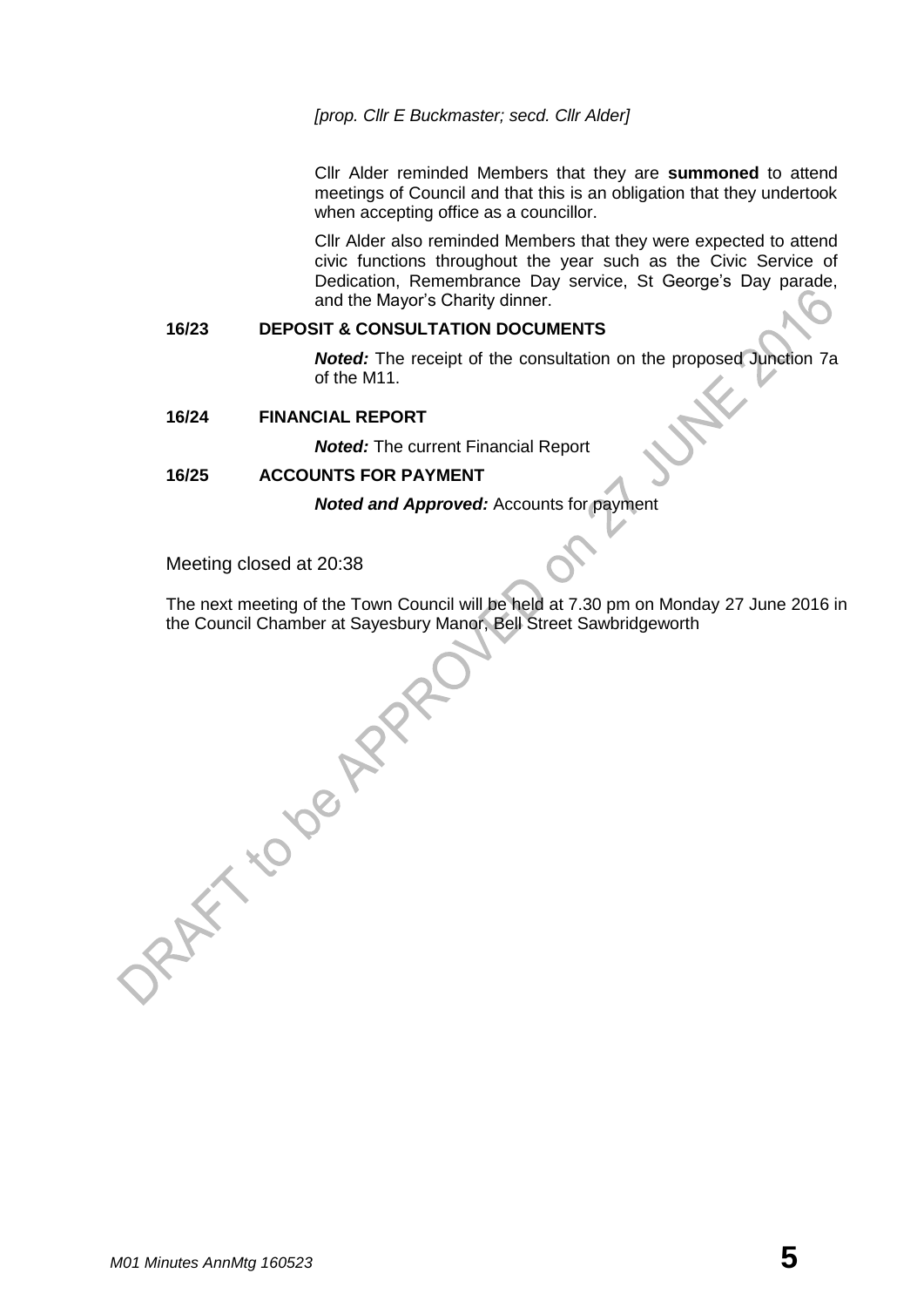# **APPENDIX A**

# **Town Clerk's Report : May 2016**

#### **[Allotments](http://www.sawbridgeworth-tc.gov.uk/town-information/town-council-services/allotments)**

Eco Toilets ordered for Southbrook and Bullfields.

#### **Bus Shelters**

Spellbrook shelter repaired from the effects of further vandalism<br>
Car Park Subsidy<br>
Car Park signs repainted – not entirely correctly!<br>
Latest date for wall repair is in week commencing 09 May.<br>
Cemetery<br>
0 Interments man

#### **Car Park Subsidy**

- Car Park signs repainted not entirely correctly!
- Latest date for wall repair is in week commencing 09 May.

#### **[Cemetery](http://www.sawbridgeworth-tc.gov.uk/town-information/town-council-services/cemetery)**

- 0 Interments managed in 2016/17 to date
- Application for an exhumation to be made to MoJ

#### **Chamber Utilisation**

- Used for several community meetings and Police drop
- Monthly bookings received from U3A

#### **Community Transport - [Sawbobus](http://www.sawbridgeworth-tc.gov.uk/town-information/town-council-services/sawbobus) an[d Minibus Hire](http://www.sawbridgeworth-tc.gov.uk/town-information/town-council-services/minibus-hire)**

- Dial-a-Ride service provided; 3 so far in 2016/17.
- Promised vehicle from DfT now specified, delivery promised for early July.

#### **Consultee on all matters relevant to the town**

Consultation on proposed Junction 7a on M11.

#### **Financial Accounting System**

Additional training scheduled for 01 & 02 June

#### **Fly Posting**

Continued surveillance and unauthorised advertising removed.

#### **Hertfordshire Highways**

- A1184 resurfacing postponed to week commencing 01 June.
- Parsonage Lane drainage attended to. Ditch clearance works to be carried out.
- Sign cleaning, footpaths clearance and gardening works carried out.

#### **Neighbourhood Plan**

No current activity

#### **[Planning Matters \(acting as a consultee\)](http://www.sawbridgeworth-tc.gov.uk/town-council/planning)**

• 0 Applications considered in 2016/17.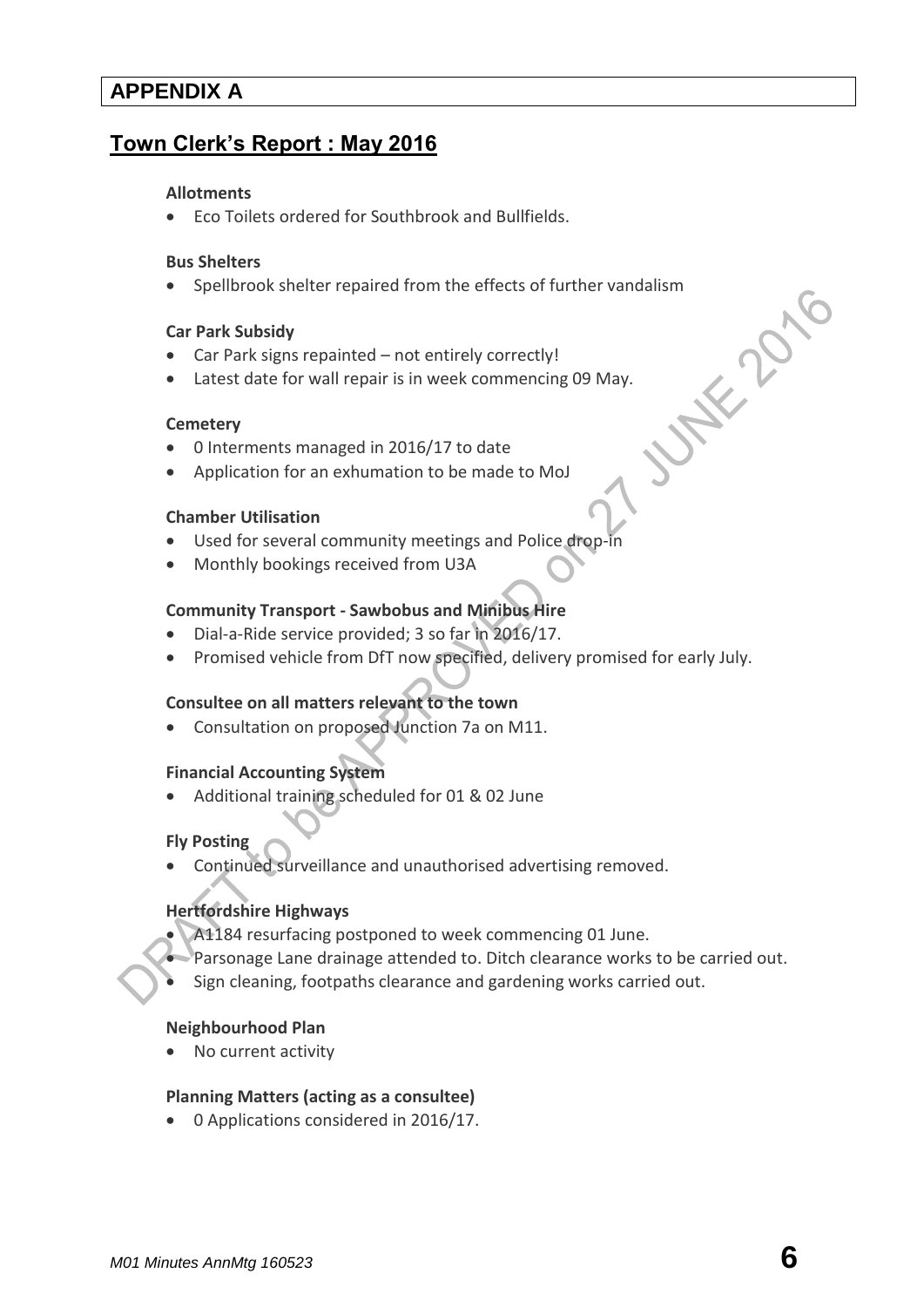#### **Projects**

- Bell Street Conveniences; dialogue with EHDC 19 April; draft SLA received; met with EHDC consultant engineer 04 May to clarify specification. Due for scrutiny by 13 May (sic).
- Town Green; no further activity. Outline objective discussed with EHDC by the mayor. Task & Finish group proposed.
- Library; advice received from HCC on the relocation of the library to co-exist with the fire service. No further action at the moment.
- War Memorial Repair. Task & Finish group established to progress the repair and enhancement of the Memorial.

#### **Publicity/Information:**

- Newsletter consideration of a revised format to be discussed.
- Contributions being made to Sawbridgeworth Flyer and CM21 magazine
- Communications working party 29 April

#### **Rivers Orchard**

• Draft lease agreement received from Deville Estates Ltd

#### **Town Action Plan**

Now subject to on-going scrutiny.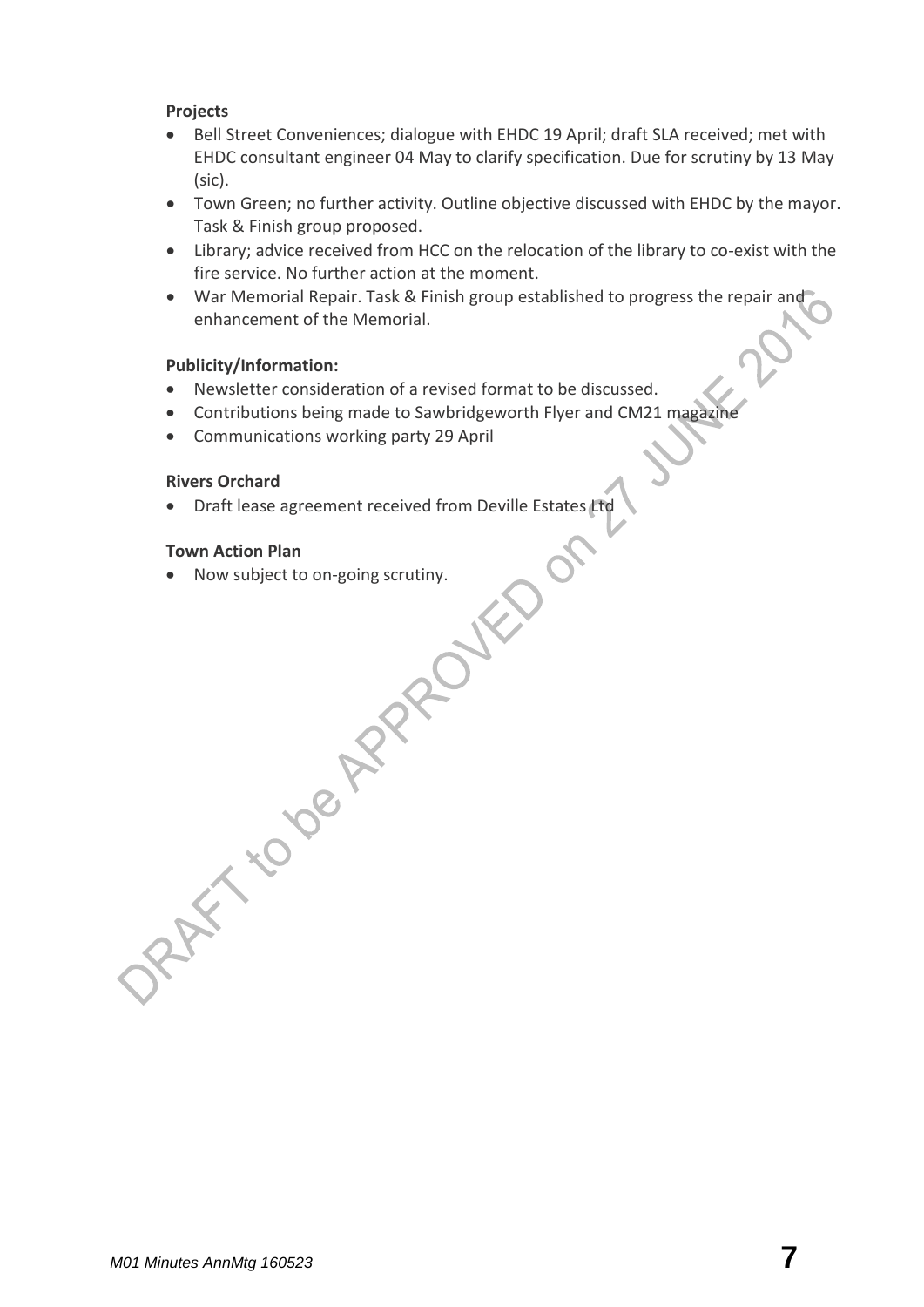### **APPENDIX B**

# **Town Project Manager's Report : May 2016**

#### **[Civic Events \(promoted by the Mayor\)](http://www.sawbridgeworth-tc.gov.uk/town-council/the-mayor)**

DRAFT TO DE APPR

 Annual Civic Awards and Presentation of Mayor's Charity cheque to Sawbridgeworth & High Wych Girl Guiding. **Friday 20th May 2016** (7pm). Please make sure that this date is in your diary, it is an important event where also the Citizen and Young Citizen of the year have their presentations made.

#### **Future Dates for the diary**

- **Sunday 12th June 2016** Fun on the Field. This event will follow the same format as the last 2 years with community stalls, beer tent and dog show. Additionally this year we are encouraging people to bring gazebos and tables to make a giant 'street party' picnic.
- **Saturday 26th November 2016 –** Christmas Lights Festival. So far the change from the traditional Friday evening to a Saturday event has been well received. I have already had notification from the PTA Chair at F&B that they will continue with their Friday night Christmas Fayre, and I have heard that the Memorial Hall will not be putting on a Food Festival at all this year, of course these notifications are subject to change.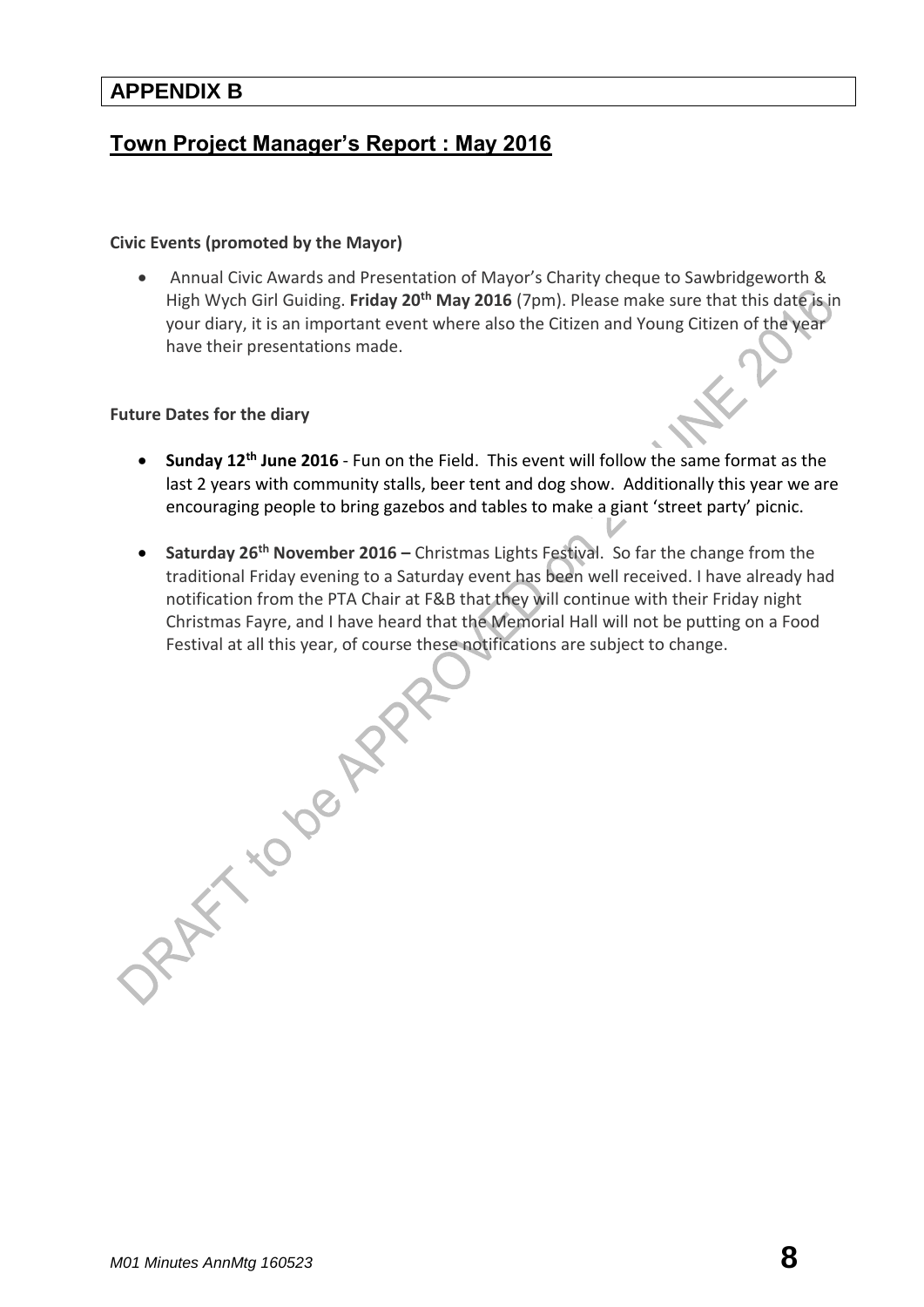# **Hailey Centre Report**

Objects and Powers

#### **The Trust is established for the benefit of older people in the Parish of Sawbridgeworth with the object of improving their quality of life.**

The Board met on four occasions during the period covered by this report and has dealt with matters relating to the efficient running of the Centre including reviewing the health and safety policy, financial management arrangements, staffing and safeguarding issues and rates of pay. The Management Committee has also met four times and has made various recommendations to the Board to enhance the smooth running of Centre activities.

The serving Trustees are:

Councillors – Mrs. Angela Alder - Chairman) Mr. John Burmicz ) four year terms until May 2019 Mrs. Pat Coysten

Community – Mr. Eric Buckmaster ) Mr. Colin Gill – Honorary Treasurer) Mr. Tony Fitch **Internal Internal Internal Internal Internal Internal Internal Internal Internal Internal Internal Internal Internal Internal Internal Internal Internal Internal Internal Internal Internal Internal Internal** Mr. Ralph Reed – Deputy Chairman) May 2017 Mr. Steve Robertson

The Trustees are grateful to the Town Council for the grant towards the cost of utilities and to Hertfordshire County Council and Community Services for its grant towards staffing costs. During this year the Board was grateful for a grant from East Herts District Council towards the cost of the Silver Sunday Lunch celebration. The Trustees are responsible for internal decoration and maintenance. The main hall and entrance were last decorated five years ago. The Board made a decision to redecorate and to renew the carpet which was laid over twenty years ago. The Board wishes to record our grateful thanks to Hertfordshire Community Foundation for its generous grant towards the cost of the new carpet and redecoration of the Centre.

The Board gratefully acknowledges the very generous donation from the family of a regular visitor who expressly remembered the Centre in her Will. Contributions from all sources of financial support is much appreciated which helps to keep the Centre a welcoming, attractive and vibrant place to visit for the older people of Sawbridgeworth. The Board is very aware of the pressure on local authorities and makes every effort to control expenses as well as fund raising for the benefit of the users of the Centre. The Board is fortunate in having an excellent Honorary Treasurer who keeps a tight hold on expenditure.

I am pleased to report our continued good relationship with Sawbridgeworth Town Council officers which has enabled the Centre to utilise the Council Chamber for some fund raising events. The WW1 Exhibition in the Council Chamber attracted many visitors and on the Saturdays the connecting door was opened to enable the Exhibition visitors to partake of refreshments in the Centre main hall.

As last year I am able to report continuing success with the catering at the Centre which is very much due to Mrs. Gill's catering expertise. However, sadly, Mrs. Gill has decided that she wants to move on and give time to her own business so the Board has agreed to give a three month trial to one of the volunteers who regularly cooked at the Centre when Mrs. Gill was not working. The volunteers continue to provide a cheerful waitress service week in and week out and without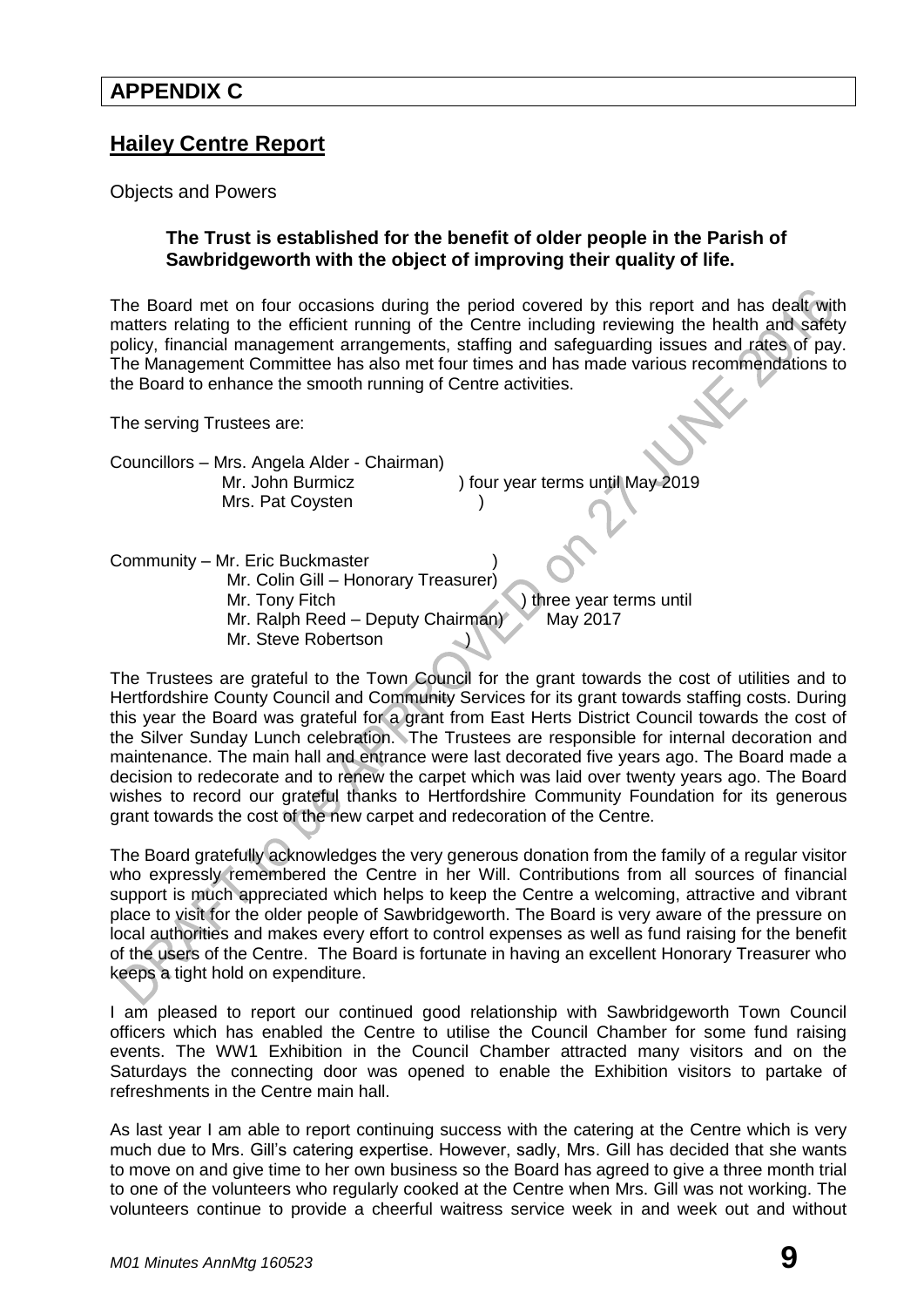whom the Centre would be hard pressed to provide the level of service currently provided. I am delighted to report that at our most recent inspection by the Environmental Health Officer we retained our five star rating for our catering service.

The Management Committee has met regularly throughout the year and offered sound and practical advice to the Board which has been warmly received and acted upon.

In April the Board organised the annual "Thank you" lunch for our wonderful volunteers plus their partners or friends which was once again well attended.

Centre activities throughout the year have been well supported and the outings and events enjoyed to the full by Centre users and their friends. The Centre provided 5,000 lunches this year and 98 seats on food shopping trips. The Centre users had 10 days out and 2 holidays. The use of the community bus this year has declined also due to lack of volunteer drivers and people are now making their own way to the Centre independently or by using Sawbobus managed and staffed by Sawbridgeworth Town Council. We still cater for those with specific transport needs either by volunteers picking them up or by use of taxis.

The Centre has continued to run two keep-fit sessions, on Mondays and Tuesdays each week with a full complement of participants. Due to the popularity of the Pilates class and thanks to the generosity of County Councillor Roger Beeching we are starting a second class from March 2016. The Photography sessions on a Wednesday morning and the Silver Surfers on Thursday mornings are both "manned" by volunteer instructors and all slots filled. The Whist, Bingo and Art sessions along with craft and decoupage are also fully supported.

The Quiz, Film show and Musical afternoons continue to prove highly popular and profitable events. The new Camera Club has just celebrated its fourth birthday and has continued to go from strength to strength. Apart from the fun and pleasure the members derive from the Club itself, where they have been out and about taking photographs, some of which have been used as front covers for our monthly Newsletter, they have assisted with the fund raising activities at the Centre. Many of the Centre users have taken advantage of the Camera club to have their pictures taken for bus passes or passport renewals.

The usual fund raising events such as the May Fayre, Summer Fete and Christmas Fayre together with the various raffles have all contributed to the vitality of life at the Centre. On the first Saturday each month following the closure of the Saturday market we have bacon butties on sale and these are doing a roaring trade and helping to boost our fund raising efforts. All these activities have increased not only the income but raised the profile of the Centre and what it can offer to older people in Sawbridgeworth.

The visiting Chiropodist delivered 468 treatments this year and during the year we have recruited a second chiropodist for an extra session each month to attempt to meet demand. Well cared for feet very much assists in keeping people mobile and self-reliant. The Hearing Aid Specialist had 150 consultations and is also helping to meet the growing demand. The attendance at the Centre on a regular basis and their professional expertise is very much appreciated by the people they serve.

In January the Centre held its annual New Year celebration lunch at the Hunters' Meet at Hatfield Heath which was delicious and we were pleased to have the Lady Mayoress of Sawbridgeworth as our special guest enjoying the occasion with us. The function was a huge success and attended by a hundred regular users of the Centre. As well as our now annual New Year lunch the Centre has special lunch events to celebrate occasions such as Mothering Sunday, Valentine's day, Easter, Father's Day, Halloween and our own Christmas lunch in the Centre. This year we had two extra lunches one to celebrate VE Day and the other Silver Sunday lunch both with full attendance plus a waiting list! Mrs. Gill pulled out all the stops to produce an excellent Christmas meal and even recruits her family members to do the waitressing!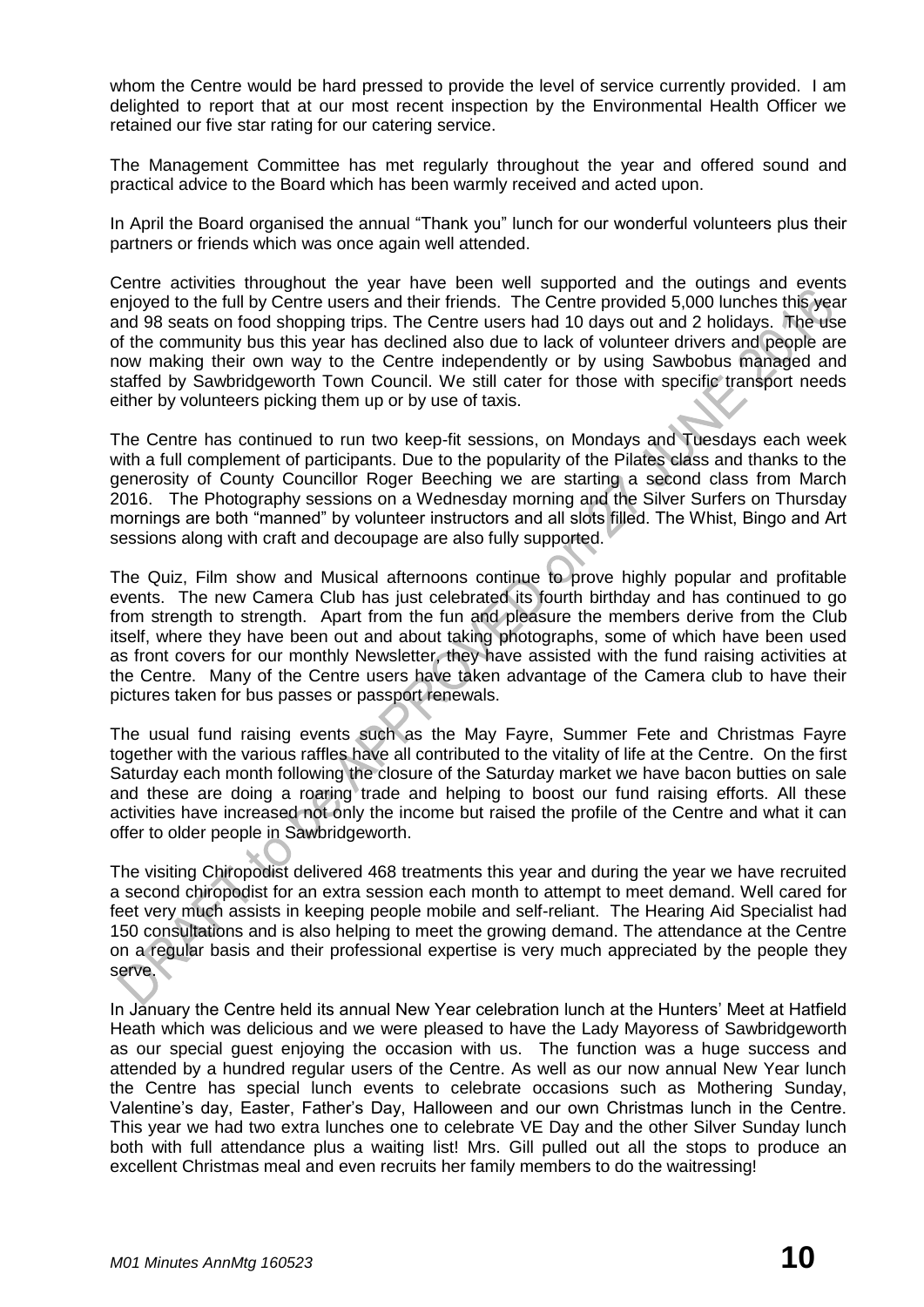The Centre has received regular press coverage over the twelve months giving a positive picture of a Centre for older people being active, leading fulfilled lives and enjoying themselves with much of this attributable to our present and former Managers with their vision for engaging older people in a proactive role.

On the staffing side there have been a number of changes; the Board confirmed Mrs. Sue Fitzwilliams in the post of Centre Manager in June 2015; we received the resignation of Mrs. Ginny Dewson in the autumn. Ginny had been employed at the Centre for seventeen years and her departure was certainly tinged with sadness but with her growing number of grandchildren she wished to spend more time with them and helping her own family.

With Ginny's departure the Board decided to recruit a part-time Assistant to the Centre Manager, Julie Bradley, to enable Sue to have a break mid-day and generally to assist in the running of the Centre which is growing increasingly busy. As previously mentioned in this report Mrs. Gill left us at the end of March 2016 after many years of service. She was instrumental in transforming our catering service to its current high standard. She will be very much missed. Also during this year we employed an Apprentice, Jack Kelly, through Hertford Regional College. Jack was with us until Christmas when he moved on to broaden his business experience. Jack was popular with our visitors and was very innovative in designing wall charts and posters for our events.

Another important issue for the Board will be the setting up of Pension arrangements for our staff. The Board is grateful for the expertise of the Honorary Treasurer, Mr. Colin Gill, (no relation to Mrs. Gill) who is ensuring that we are legally compliant.

The Board wishes to acknowledge with grateful thanks the valuable contribution of the volunteers who give over 1,000 volunteer "man" hours per month to the running of the Centre and without whose willing help the Centre would not be the vibrant and happy place it is today. The Board would also wish to place on record its thanks to the staff who provide a friendly and welcoming environment for all visitors and users of the Hailey Centre week by week throughout the year. On a personal note I would like to thank my Deputy Chairman and all the volunteer Trustees for their help and support throughout the year.

Angela Alder Chairman of the board of Trustees<br>April 2016<br>Chairman of the board of Trustees April 2016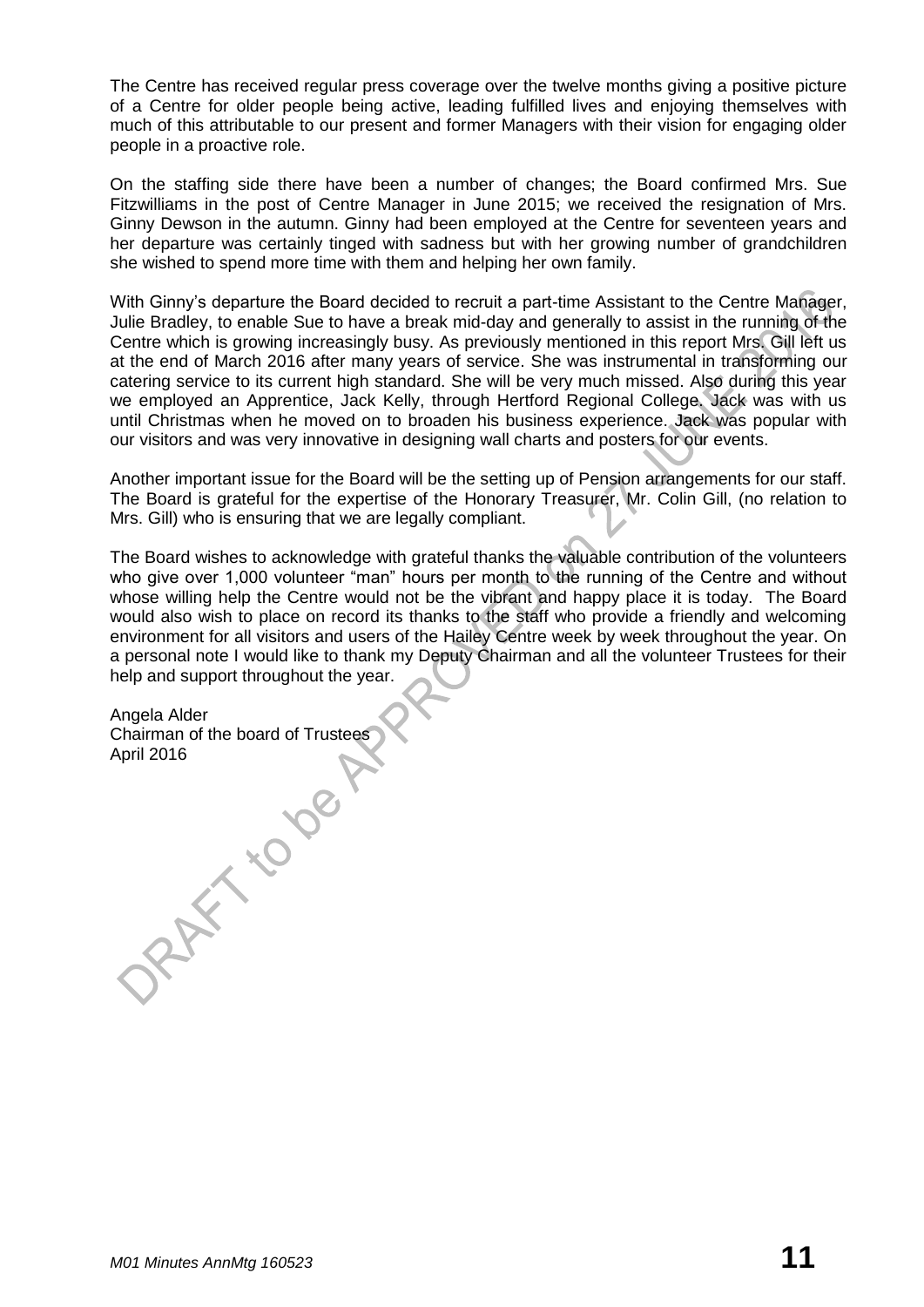# **Sawbridgeworth Young Peoples Recreation Centre Report**

**The purpose of the Centre is to help and educate the children and young people of Sawbridgeworth through their leisure time activities so to develop their physical, mental and spiritual capacities that they may grow to full maturity as individuals and as members of society and that their conditions of life may be improved.**

The Management Committee met only once during the period covered by this report and has dealt with matters relating to the efficient running of the Centre as and when they occurred.

The Management Committee consists of the following individuals

Cllr. D. Filler – Chairman (Appointed May 2012) Cllr. Mrs. A. Alder – Hon. Secretary and Vice Chair ) Town Council Cllr. T. Reeks ) Appointed May 2014 Cllr. Mrs. R. Buckmaster ) Appointed Sept 2013 Cllr. S. Adamopoulos ) Appointed May 2015 Ms. J Sargant – Hon. Treasurer Mr. R. Alder Mrs. G. Hawkins

Mrs. L. Dale – Centre Manager attends all Management Committee Meetings, manages the hall bookings, deals with all enquiries in relation to the centre and the open space and play area. She is paid a small honorarium.

The Management Committee is pleased to record the high level of hiring of the Centre which enables the Committee to finance additional facilities. Occasional hirers are generally for children's parties up to the age of 21 years. The large floor area and layout is well suited for indoor bouncy castles and sports activities.

The High Wych Pre-school Nursery are the main regular hirer of the Centre from Monday to Friday during school term time. The Centre Manager liaises closely with the leader of the Preschool to ensure that the centre meets their requirements at all times. The Pre-school is well established at Bullfields and the committee is delighted that the centre is the perfect location for the Pre-school with its large car parking facilities and a safe and well equipped play area that provides their outdoor play requirement to enhance the curriculum activities.

The centre is also hired to 7 other regular users on a weekly basis which includes a Youth Club that is run by County Council Youth Connections, Kung Fu, performing arts groups, dance schools and exercise classes.

The plan to alter the current changing rooms into a large workshop space has made some progress and later in 2016 the committee is aiming to be in a position to start sourcing quotations for the work to be carried out thereby enabling grant applications to be made. A starting point for this project was to secure the rear, side and front of the building to prohibit access directly behind the centre, this work has been carried out with palisade fencing at the rear and chain link barrier with a gate at the front of the building. This work was a very costly project and was funded by grant applications for 50% of the cost by East Herts District Council, £1000 from County Councillor Roger Beeching's Locality Budget, and the remainder paid by the Management Committee funds.

The Committee is pleased to continue to provide parking space for the Town Council's buses. The car park is suitable for use, however a new surface does need to be considered in the near future, this will be part of the project to alter the changing rooms as construction vehicles will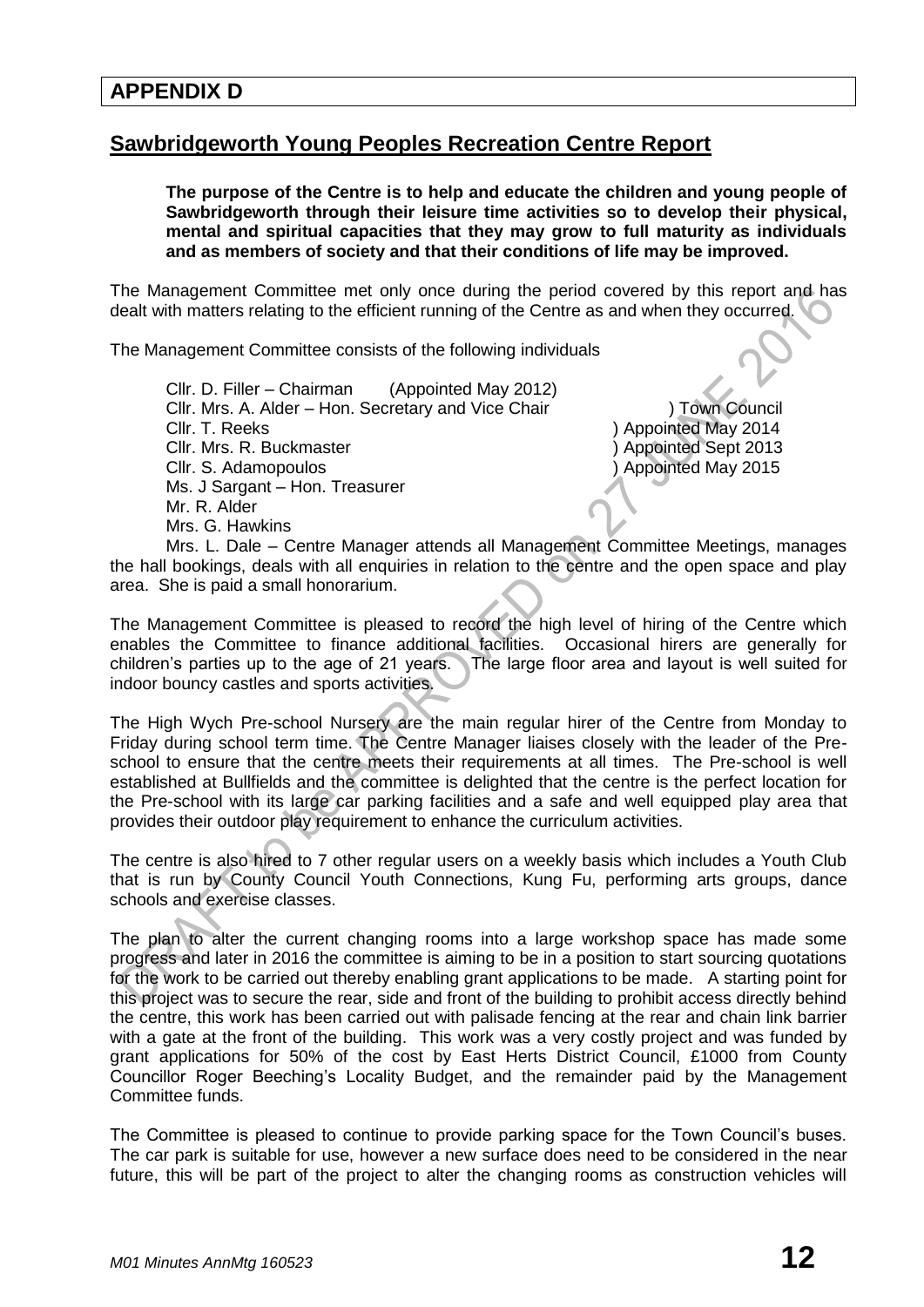require access and undoubtedly cause some further wear and tear, reinstating the car park to a higher specification will be the last stage of the project.

Vandalism – The rear roof has once again suffered from continual vandalism from large rocks being thrown up and onto the fragile roof slates, repairs are made but the perpetual anti-social behaviour is extremely tiresome and frankly quite demoralising for the management committee who volunteer their time to keep this centre running.

Large litter bins were installed in two locations at a cost of around £400 each. They were of plastic construction and worked well for some time as they had a much larger capacity to cope with the amount of waste during the warmer summer months when the open space is well used. However, the bin sited at the Youth Shelter side of the field was set alight last summer and the bin melted entirely, it took several hours to remove the bin and the decision was made to lock the gate at this side of the field and remove the bin completely and not to replace it at the present time. The youth shelter was purchased and sited at this location to allow older youths to have a meeting place, however their sheer lack of respect for this facility left us with no option than to restrict its use.

As a Management Committee we need to convey the message to the small minority of youths who continually abuse, disrespect and vandalise elements of this fantastic facility that money spent on vandalism repairs means that other projects will not be fulfilled such as new and enhanced play equipment.

The play equipment has been well maintained throughout the year and regular inspection and litter picks are carried out by the Town Council on a weekly basis. There are no current plans to add any additional facilities in this year.

The Summer Play Scheme is delivered by Pathways-Plus and was a great success in 2015 and is oversubscribed with a waiting list. A grant from the Town Council enables the scheme to be offered at the daily rate of £5 per child per day. We have kept the daily charge at the same rate so that local children can benefit from a safe and secure well run play scheme and parents can have full confidence when sending their children to attend a professionally managed scheme.

The standard of cleaning in the hall, kitchen, toilets and other areas has been excellently maintained thanks to Mrs. Dale the Centre Manager.

In conclusion the Management Committee wishes to record its grateful thanks to the Town Council for the generous grant towards the cost of utilities and especially for the allocation of funding for the Play Scheme. To East Herts District Council and Hertfordshire County Council for other grant awards.

**Derek Filler Chairman April 2016**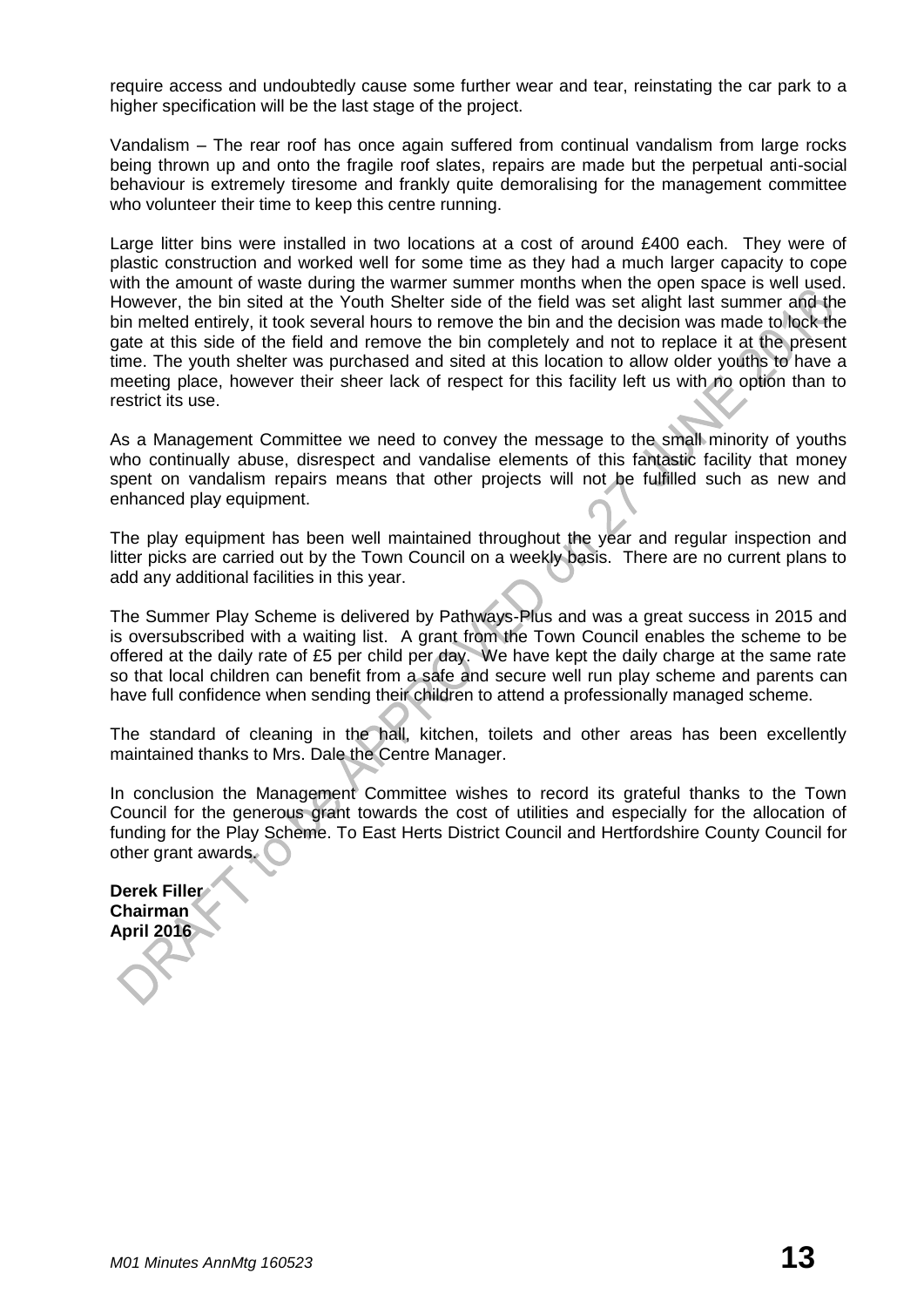### **APPENDIX E**

#### **COMMITTEE STRUCTURE**



DRAFT TO DE APPLANT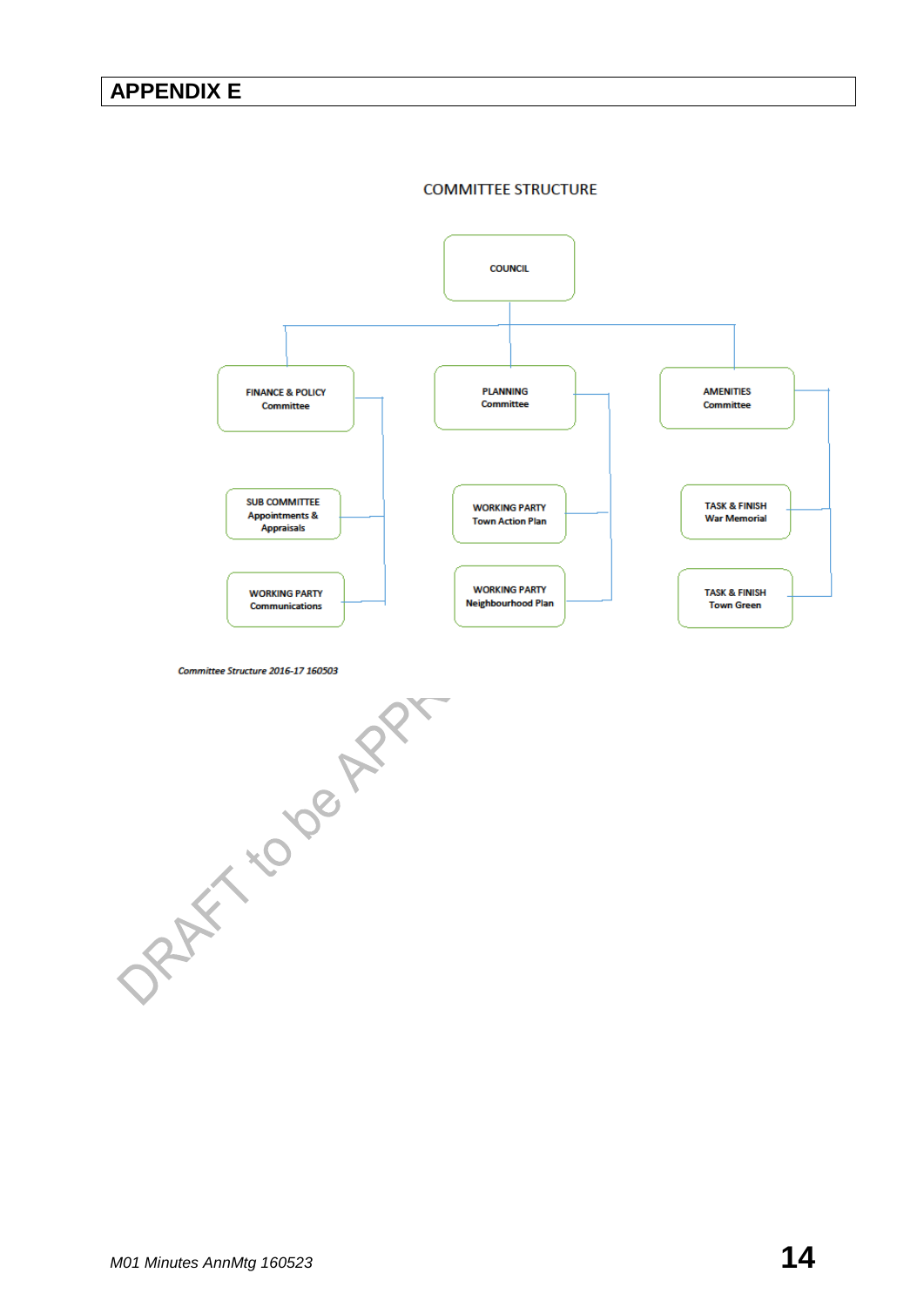



Committee Structure with Names 2016-17 160523

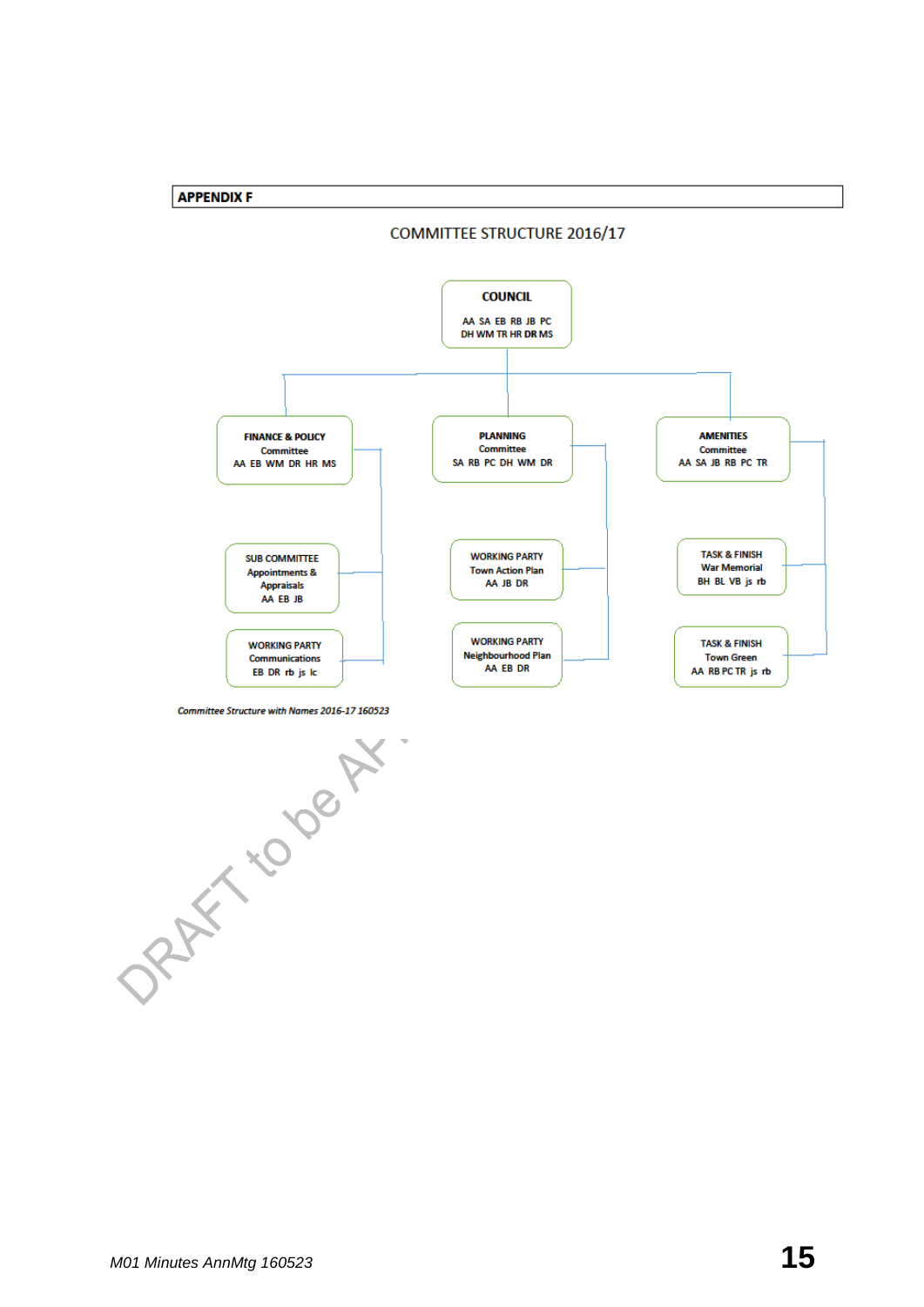# **APPENDIX G**

# **Champions 2016/17**

|      | 2. Cemetery                           | Cllr P Coysten           |
|------|---------------------------------------|--------------------------|
| 3.   | Footpaths & Open Spaces               | Cllr D Royle             |
| 4.   | <b>Recreation Areas</b>               | Cllr R Buckmaster        |
| 5.   | <b>Floral Displays and Planters</b>   | Cllr P Coysten           |
| 6.   | <b>Young People</b>                   | <b>Cllr T Reeks</b>      |
| 7.   | Town Action Plan                      | Chair of Working party   |
| 8.   | <b>Emergency Plan</b>                 | Cllr J Burmicz           |
|      | 9. Transport and Community Buses      | Cllr H Riches            |
|      | 10. Economic Development              | Cllr A Alder             |
|      | 11. Memorial Hall                     | <b>Cllr R Buckmaster</b> |
|      | 12. Rivers Heritage Site & Orchard Gp | Cllr E Buckmaster        |
|      | 13. Crime & Disorder                  | Cllr S Adamopoulos       |
|      | 14. Remembrance Day                   | Cllr T Reeks             |
| ORAY |                                       |                          |

1. Allotments Cllr E Buckmaster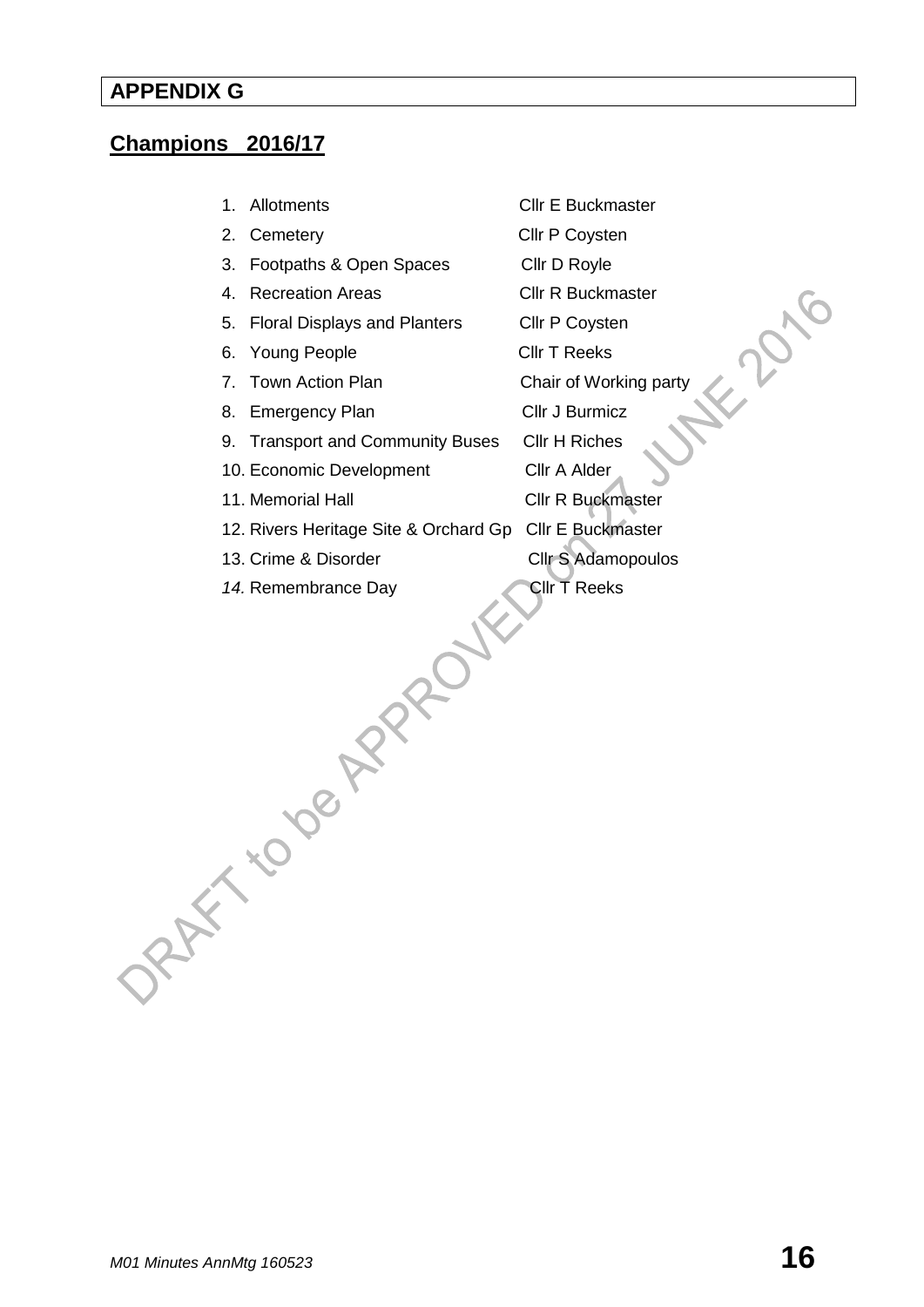### **APPENDIX H**

# **Representatives 2016/17**

- 
- 2. F & B Educ. Foundation (Sawbo & Harlow) Cllr S Adamopoulos
- 
- 4. Mann Memorial Cottages **Cli**r Pat Coysten
- 5. Friends of Pishiobury Park Cllr M Shaw
- 6. Sawbo Orphanage in Sri Lanka Cllr E Buckmaster
- 7. Sawbo Memorial Hall Trust Cllr R Buckmaster
- 8. Sawbo Sports Association Mr Barry Hodges
- 9. Sawbo Town Twinning Association Cllr E Buckmaster
- 
- 
- 12. Stop Harlow North Campaign Clirs A Alder & D Royle
- 13. Windhill 21 (formerly Ducking Centre) Cllr A Alder
- 14. East Herts Assn Parish & Town Councils Cllr D Royle<br>Clir D Royle<br>Reported to Clive and Clir D Royle

1. C.P.R.E. CIT D Royle 3. Hailey Centre **Cling A Alder, P Coysten & J Burmicz** 10. Sawbo Trust **Cllrs** A Alder & R Buckmaster 11. Sawbo & District CVS Clirs E Buckmaster & P Coysten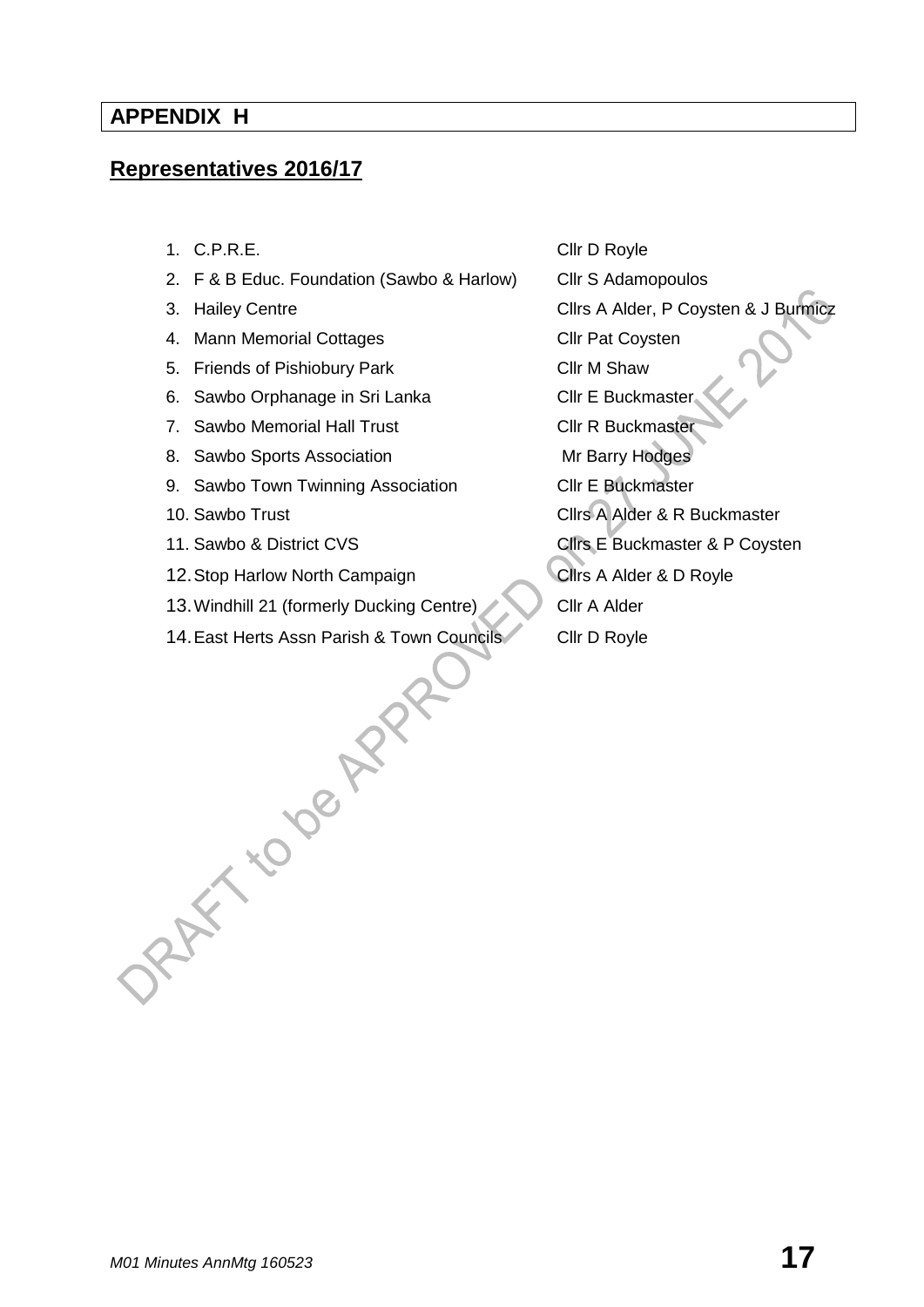# **SUBSCRIPTIONS**

| <b>SUBSCRIPTIONS</b>                                                                                                     |                            |                            |
|--------------------------------------------------------------------------------------------------------------------------|----------------------------|----------------------------|
|                                                                                                                          | <b>Resolved</b><br>2015/16 | <b>Proposed</b><br>2016/17 |
| Council for the Protection of Rural England<br>(CPRE)                                                                    | 45.00                      | 45.00                      |
| Association of Local<br>Councils<br>National<br>Hertfordshire Association of Parish and<br>Town<br>Councils (NALC/HAPTC) | 1,214.00                   | 1,214.00                   |
| Open Spaces Society (Direct Debit).                                                                                      | 45.00                      | 45.00                      |
| Society of Local Council Clerks (SLCC)                                                                                   | 330.00                     | 335.00                     |
| Stop Harlow North.                                                                                                       | 100.00                     | 100.00                     |
| Institute of Local Council Management                                                                                    | 60.00                      | 60.00                      |
| <b>CDA for Hertfordshire</b>                                                                                             | 30.00                      | 30.00                      |
| <b>Stop Stansted Expansion</b>                                                                                           | 50.00                      | 50.00                      |